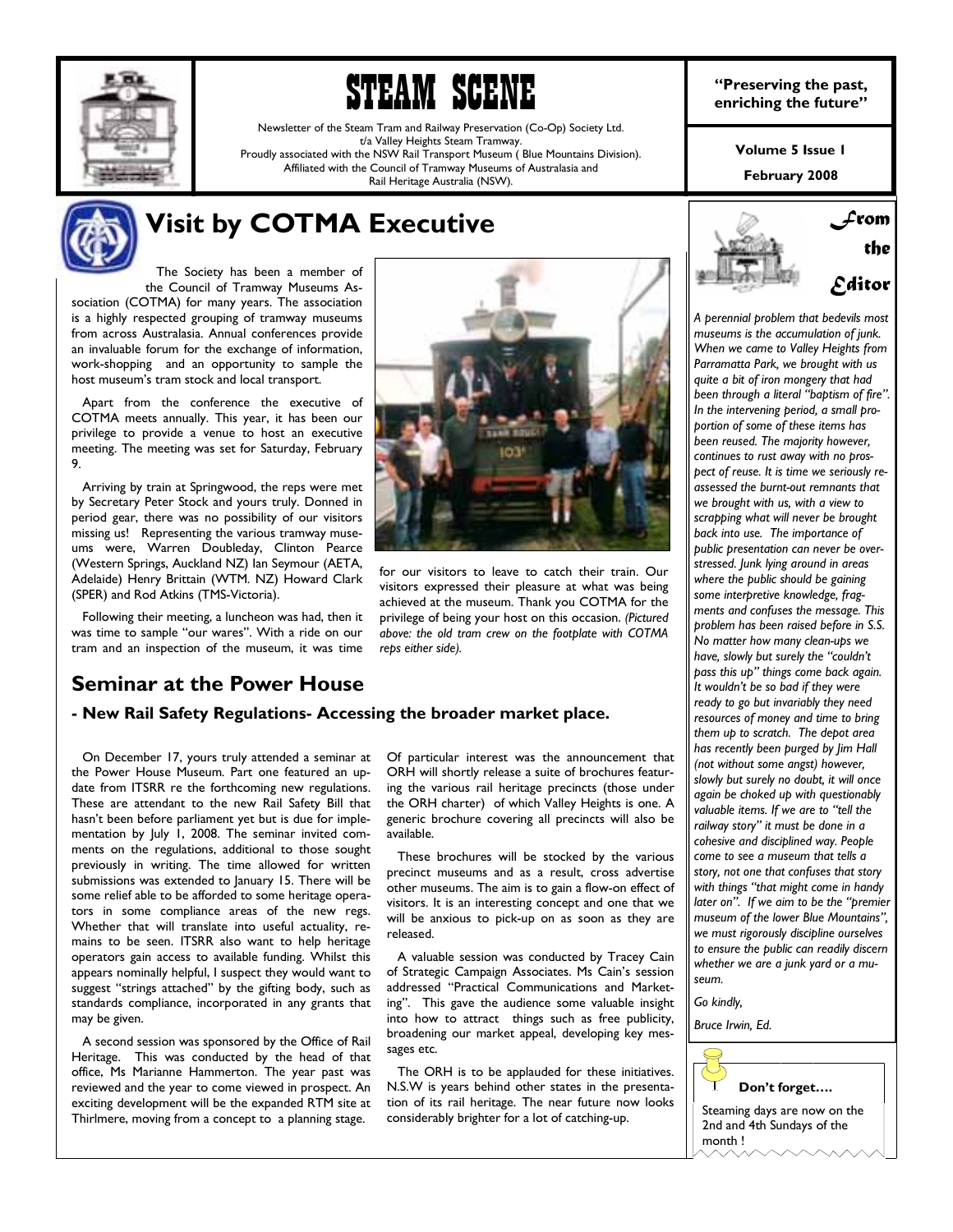

# Page 2 **STEAM SCENE**

# **The Sydney Tram Strike of 1908**

*July 2008 will see 100 years since the first tram strike took place in Sydney. There must have been some contagion in the air, for 1908 saw tramway strikes around the world including Ireland and North America. Unions were beginning to flex their muscle, no longer content to be satisfied with just holding a job and copping whatever was handed out to them by management, they saw withdrawal of their labour as the only means of redress for many pent-up grievances.* 



**(Above) The open-ended tram in the background of this photo was one of the grievances that precipitated the tramway strike of 1908.** 

 The tram strike of 1908 was unique in that it was the first to be held by public servants or "servants of the Crownî in NSW. As such, it was a watershed and the progenitor of many such strikes in the future. The nastiest of these, insofar as rail transport was concerned, was the railway and tramway strike of 1917. This lasted for many weeks and had repercussions for literally decades. That however, is another story that might be visited at another time.

 Like most strikes, it was a relatively small matter that snow-balled into an avalanche. Leading up to the strike, it had been the custom of the Department of Railways and Tramways to employ "special officers" whose job it was to observe and report irregularities. To the employees, they were simply spies. The men on the job, loathed and condemned them and had sought previously to have them withdrawn. Matters came to a head when two special officers (who were also commissioned as special constables) reported on a conductor by the name of Croucher, over an alleged ticket scam. He was subsequently dismissed. The Tramway union, being convinced that Croucher was an innocent victim of a spy system that they condemned, dispatched a delegation to see the Chief Commissioner. Their aim was to have Conductor Croucher reinstated and to have the special officer system abolished. Their meeting with Tom Johnson, the Chief Commissioner, did not produce sufficiently firm results. In the meantime, Croucher had appealed to the Chief Commis-



**(Above) Tramway men coming from a meeting in the new Masonic Hall, Castlereagh St. Sydney. (Below) The scene in Elizabeth Street Sydney, shortly after the trams in that loca-**

**tion stopped. Stranded passengers had to now walk to their destination.** 

lated their demands which included redress of the delay in fitting-out trams with weather-proof fronts. Chief Commissioner Johnson rebuffed the union's demands with the result that a ballot of unionists was taken to commence strike action. At first, it was announced that the men would cease duty at noon. The tramway authorities gave instructions that all electric cars should

be stabled in their respective depots by 11 o'clock, with the idea that the electric service could be in part, substituted by steam services for the duration. The union officials were a wake-up to the advantage the administration would have in possessing clear roads on which to work a limited service. They decided to bring the commencement of the strike forward with all-out at 10 o'clock. So it was that at the stroke of 10, on Thursday, July 23, the Sydney tram drivers and conductors ceased duty leaving their trams as and where they were on the network. This caused no end of frustration to the traveling public who were left stranded in mid-journey.

Fortunately the drivers removed their controller handles on deserting their cabs, lest rowdies in the gathering crowds made off with the trams. Where trams were left on an incline, the drivers remained until relief came. The action of the drivers and conductors took officials by surprise. George Street was the worst effected with blocked traffic. Between Campbell and Bathurst Streets, huge crowds gathered at the outset but with little disturbance. When an attempt was made by an inspector and a conductor in mufti, to remove some of the trams, the crowd let loose its pent up emotions. They made a rush for the tram and spat on the would-be conductor whilst throwing missiles at him. Amid yells and hoots he was struck and thrown bodily off the tram. A policeman came to his rescue but could prevail little against the angry mob. Other members of the mob tore the trolley pole rope off its fastenings with the result the pole shot up into the air and bounced around the catenary. Others took to the inspector, spitting on him and jostling him until he had to quit the tram. By lunch time a large mob had gathered around Haymarket. The authorities made provision for some of the trams to be towed to the depot by utilizing steam motors. The task was made nigh-on impossible as the mob crowded round the motors making it impossible for any progress to be made. Eventually, twenty mounted police arrived and cleared the way for the motors. Another angry mob at Railway Square surrounded a steam motor. The police had to resort to drastic measures before the mob speedily scattered. One can rest assured there were several sore heads amongst their retreating number. Several arrests were made during the day, however only one or two were tramway men. A posse of police was dispatched to Queens Square to quell an outburst of the mob there. This was speedily brought under control, no doubt

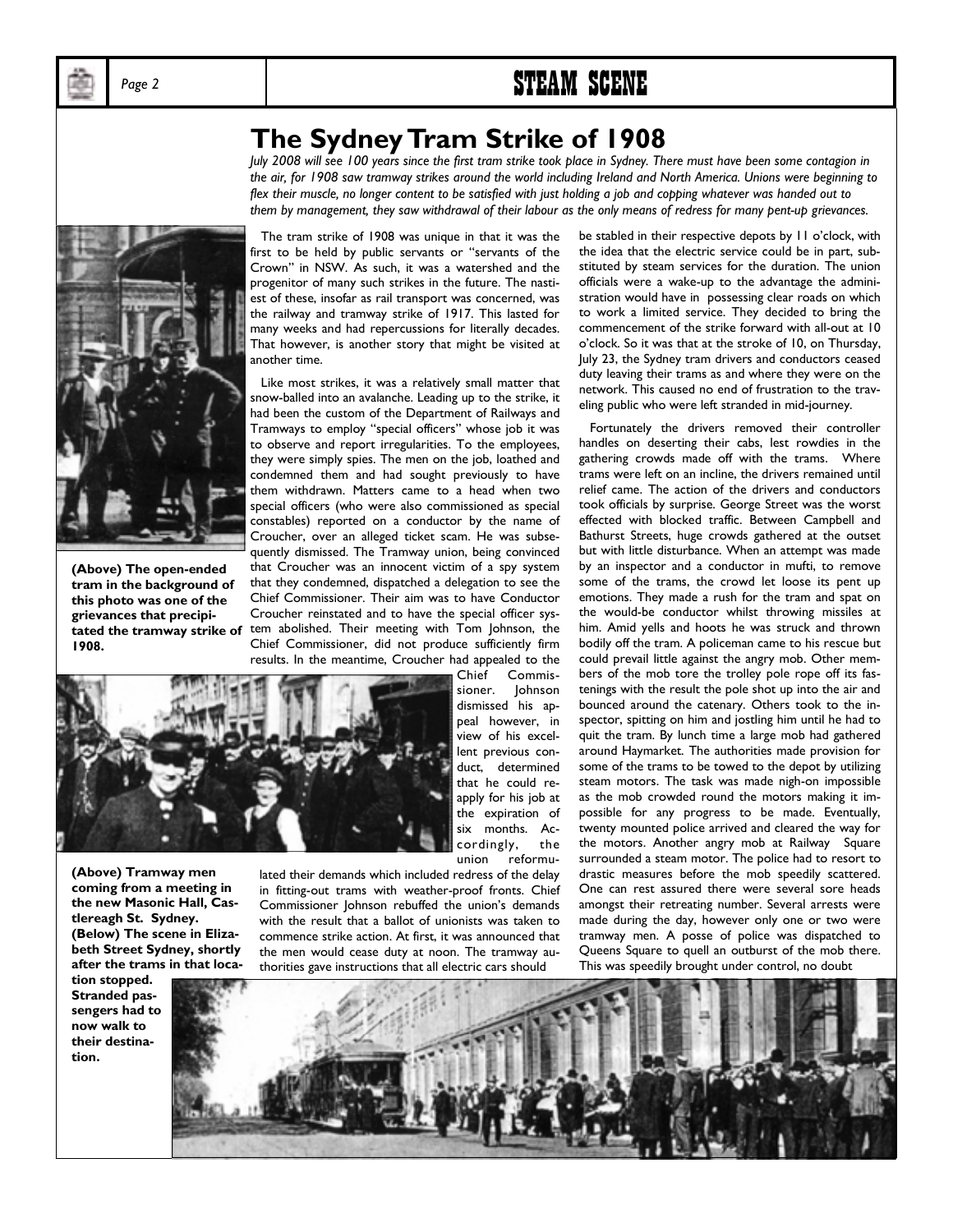# Volume 5 Issue 1 *Page 3*

by the same methods employed at Railway Square.

 The Commissioners managed to progressively reinstate some semblance of service by means of "black-leg" labour.

By 4 p.m. on the first day of the strike, an electric tram service had been re-instated from St. James Road to Ocean Street and between Darlinghurst and Bondi. On the North Shore, all traffic to Mosman and Willoughby was suspended at 6 o'clock.

 The Trades and Labour Council endeavoured to settle the dispute by negotiation with the Premier, Mr. Wade. The Council sought re-instatement of Conductor Croucher and the appointment of an independent board to enquire into the men's grievances. Mr. Wade played hard-ball and would not agree to either request. Assuming the high moral ground, Mr. Wade asserted that before he could be asked to make any promise, it was the strikers' bounden duty, to themselves, the law, the Commissioners and to the public, to return to work. The strike was indeed contrary to the law as it stood, specifically, the Industrial Disputes Act, Section 42.

 By Saturday, the department had managed to man trams sufficient to service most lines to some extent, despite the best efforts of depot picketers to discourage new recruits.

During the morning, another mêlée took place at the corner of George and Goulburn Streets. Here unionists were in groups awaiting further information from the Trades Hall. For nearly two hours, not a tram was seen in George Street but suddenly, two appeared on the horizon coming from the Western suburbs. As excitement and tension rose, a move was made to block their progress. Police were on hand and drove the strikers back off the carriageway to allow passage of the trams. Two young men hooted a driver resulting in them being promptly arrested by plain-clothes officers. When the crowd saw what was happening, they surrounded the arresting police as someone yelled "Mob them!" The plain-clothes men were jostled to one side of the road, being finally knocked down, Uniformed men came to the rescue. Even so, one of their number was knocked down, his helmet trampled upon, belt cut and his revolver stolen. Regaining his feet, he lashed out right and left and with the help of his fellow constables eventually drove the crowd back. Three further arrests were made. This had a "wholesome effect upon the crowd who were then scattered in all directions.<sup>7</sup>

 Shortly after lunch-hour, picketers at Circular Quay persuaded two new conductors to abandon their trams. One of them bolted up the street "as hard as he could go *with his bag and tickets and all other departmental belong*ings..." The other new conductor was hoisted onto the strikers shoulders and carried about. A collection was taken up for the two would-be conductors. The picketers tried to persuade other new men to abandon their strikebreaking employment however the police made a swoop and drove the strikers back from arriving trams.

 By Tuesday, July 29, the strike was beginning to collapse. Between 160 and 170 trams were back in service when nearly 100 strikers gained re-instatement together with the some new recruits.

 A conference between the Parliamentary Labor Party, the Tramway Union executive and the executive of the Sydney Labor Council, resulted in the Parliamentary

Party calling for a cessation of strike activity. This was supported by the majority of the Tramway Union executive. The Sydney Labor Council still held out for a general strike however. Continued strike action was to be voted on the next day at a meeting of the rank and file. The promised support of the Trades and Labor Council did not materialize with the result that the

involvement of other associated unions did not mate-**(Above) Members of the**  rialize. Even so, 250 employees of the Ultimo Power House went out in support of the trammies. Unfortunately for the 250 strikers, fifty workers remained **sight!** 

on duty, thus enabling power to be generated. An attempt to involve the Locomotive Engine Drivers ended in fiasco.

 On Wednesday, July 30, the strike collapsed. At a mass meeting, a continuation of strike action was voted on and carried. Immediately after the meeting, the Tramway Offices were besieged by a thousand strikers seeking reinstatement!

 Wednesday night saw a humiliating return to the Bridge Street offices.

Here, the Tramway Traffic Superintendent, Mr. Kneeshaw presided. It was besieged by trammies seeking re-instatement. It was of course a splendid opportunity to weed out undesirables. Those men who had offences recorded against them

were not re-employed. Officials worked throughout the night processing applications. Tramcar loads of ex-strikers were carried back to the depots to start work again.

 Ninety men from the Power House at Ultimo together with about 330 other strikers from various depots sought reinstatement at the Phillip Street office of the Tramways Electrical Engineer. They were informed that most of their places had been filled, with any still existing, to be filled by married men.

 Had the strikers gained wider support, their action might not have collapsed so dramatically. As it happened, pre-strike conditions continued to prevail, with the strike achieving little. Those who had remained "loyal" and did not go on strike qualified for a reward. Those who had abandoned their trams were officially

considered as "not to escape punishment". About 40 were not to be re-employed.

*( Reference: (1) Pictures and basic article from Town and Country Journal, July 29, 1908. (2) Sydney Morning Herald 23/31-7- 08. (3) ëHow Labour Governsí by V.G. Childe)* 



**Tramway Union Executive. Not a blue sweat-singlet in** 



**(Above) A procession of strikers and sympathizers enter the Domain. A crowd of 70,000 made up the mass meeting at that place.** 



**(Above) A plume of steam denotes a steam tram motor surrounded by a crowd of strikers and sympathizers in Railway Square.**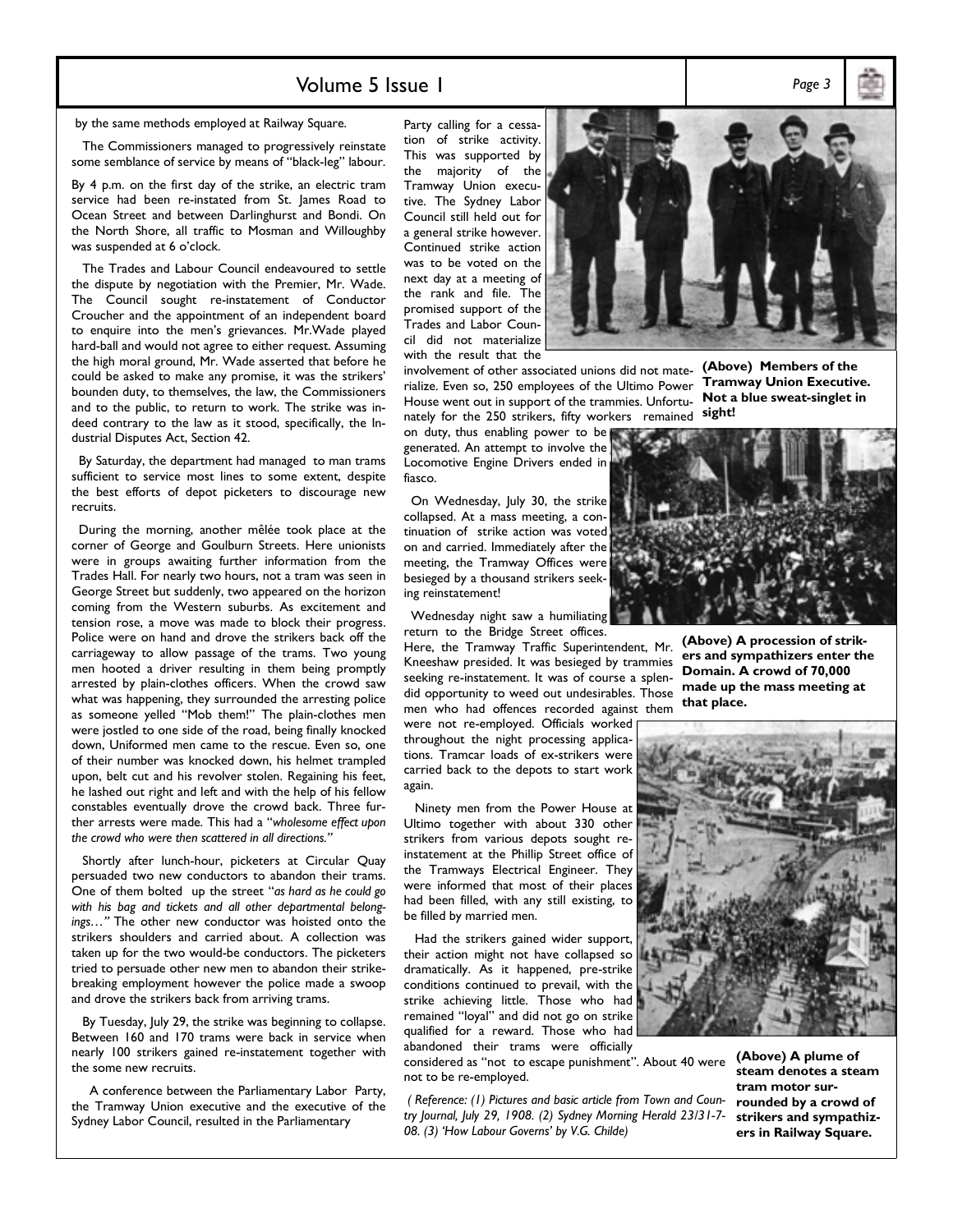

# Page 4 **STEAM SCENE**

# **My Heritage..... Your Heritage**

# **- Can we join the dots?**

We in the heritage railway industry work damned hard to keep the wheels turning. It's great to have visitors coming *through our gates to see and experience our handiwork.. Most of us however, would like to have many more of them. But what do they see? Do they see what we see? How can we get more of them in and are fewer relating to what we are trying the conserve.?* 



 There is a wide spread problem with museums and exhibitions around the country-static or declining visitor numbers. The interest in museum presentations isn't what it used to be. Rail museums are

**Can exhibitions like this continue to attract people who are relating less and less to railways?** 



Every body loves a "live" en**gine in steam but how much**  attraction for the "post Thomas" young do they have **when they are laid up in a ìlocomotive mortuaryî?** 

sadly, part of this phenomena. The reasons for the decline are many and varied no doubt. I don't know of any magic bullet to cure the problem but I would like to share some thoughts with you so that we might all do a bit of thinking about the problem and maybe edge towards a solution.

 At Valley Heights, our visitor numbers are only steady. They are not growing and appear to have plateaued. We are trying various strategies to expand the numbers. We try this, we try that but nothing seems to get us a momentum of steady growth. Is better marketing the answer? No doubt it will to some extent but I think there is a deeper fundamental problem.

I think a large part of the problem lies in one's personal experience and heritage connection. There is a big difference in my experience and heritage to that of a child or young person today. I am in my middlesixties I have vivid memories of steam trains in action with all the variety in consists that were about from the middle fifties to the demise of the steam loco. I saw the first mainline diesels and though they didn't impress me as much as steam, I fondly remember the unique sound and whistle of a 40 class.

Let us move on to an average person in the rail heritage movement in their 40's. They probably have a feint memory of steam just before it finished but they have strong romantic memories of 44, 48 and all the other classes of diesel locos that still hauled a variety of trains perhaps even with a goods-van trailing behind. Infrastructure in rapid decline features for them, particularly after 1984.

Someone in their twenty's: their memories are probably mostly of long and boring trains. A few old time diesels still getting around, used by the smaller private operators. Much of the former infrastructure has been closed.

For a child nowadays, except if rare cases, I think railways are probably not much thought about after a certain age. As I have said before in SS, the movement has a lot to thank "Thomas the Tank Engine" and to a

lesser extent, "Hogwort's Express" for the early interest shown by kids in trains. This tends to wane from about 4 years of age as they graduate to "Dora the Explorer", "High Five" and maybe "Bindi Irwin". In any case, exposure to "Thomas" leaves young kids quite unprepared for the real sight and sound of a live steam engine—they are so big and noisy! Many is the time when we have had kids quite enthusiastic to ride on our tram only to quake and hide behind their parents in terror, when confronted with the reality of steam power. And we only have a "tiddler" of an engine! For many young children, their ride on the steam tram is their first ride on any railed vehicle. Their parents don't ride on public transport and thus their kids are not exposed to railways other than via "Thomas" on TV.

For we older blokes (and blokesses) we have a wonderfully variant bank of fond memories of railways as they were. For us, steam was the forefront of power and integrally bound with our lives be it for transport or whatever. Who didn't have some member of the extended family employed in the railways? Further, steam trains were part of an unbroken heritage link all the way back to Stephenson's "Rocket". The impact of railways in general on succeeding generations, has progressively lessened to the point whereby now, railways barely register with youth. It is a different world now. Computers, ipods, so-called reality TV and all manner of electronic wiz-bangery now feeds the imagination of the young. They will mature with the things they experienced in their growing-up as the basis of their heritage connection. For us oldies, their world and thus their experience, is a largely unfamiliar, incomprehensible world that has little or no substance. Their link to the heritage of railways is far less palpable, far less experienced in every-day lives, than it was for us.

 We still however, expect children and young people to be as enraptured as we were with the sight of a steam engine. Indeed most still are, but generally only for a short time. Their interest will quickly become jaded and they will want newer, faster entertainment. As Secretary Peter Stock has said, "What is the ideal length of a steam train ride for kids? - as long as a packet of crisps lasts!" Live steam will hold some interest for a child but a dead engine holds very little interest. The same applies for their parents. It is a big lump of steel that doesn't relate to their experience or the world as it once did in our day.

 The young are only a portion of the general population we have to win over. A very large percentage of people today were born overseas. First generation migrants are too busy making a life for themselves. They don't have the time to visit railway museums. By the time the third generation comes around, there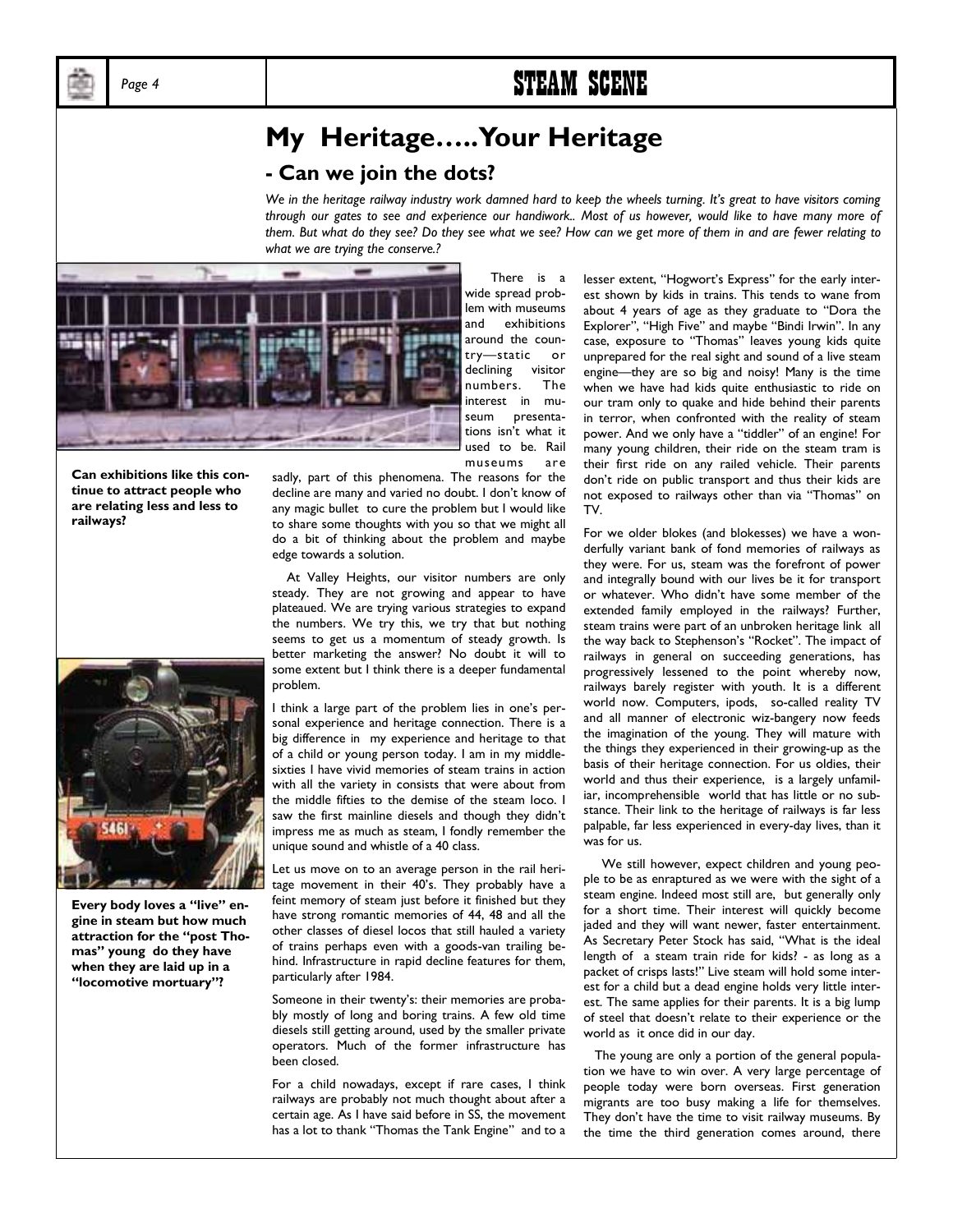# Volume 5 Issue 1 *Page 5*

might be some interest expressed but then our museums donít really represent their heritage except for perhaps, rare immigrant displays in some of the larger museums. Were railways a part of their former heritage? Like our young, in many cases probably not.

 If we want visitor numbers to increase, we have to be visitor savvy when setting up museums and exhibitions. Heritage and experience are linked. One goes with the other. If our senses experience something out of the past, be it from the telling of a piece of family lore or to touch something from the past that entrances us, a link is made. The link may lie dormant or flourish. The trick in the rail museum business is to not only provide the tangible link but to provide the fuel for the initial spark to ignite.

Here's a thought. There is a segment of visitors to museums that seldom rate a mention other than "Adult"- they make up over 50% of the populationwomen folk. What would they like to see in a rail heritage museum? Whilst we males might think there is a Freudian attraction for them with steam locos and that should be enough for them and all, I suspect the many jobs women did in the railways could be better emphasized and thus become an attraction for women visitors in their own right. Displays featuring the role of a fettlers' wife living lineside could be a good example. Their services in the refresh, barrack keeping, gate keeping and their sundry other roles, cry out for a larger telling in the railways' story. This is just not tokenism. Women's contribution to the making of the railways is almost as important as the contribution made by men. Behind every male rail worker was a good woman, bringing-up his family, keeping his house clean and his crib-bag full, sometimes in appalling circumstances. Rail museums are largely run by blokes. It is high-time the women's railway experience was demonstrated together with many other facets other than

just the "big black en gine".

In doing so, we could well see, by reason of their own association, women keen to lead the family to the museum and not just go for the kids' or Dad's sake. What we might like to think is something the general public and particularly the younger generations, will lap-up, is not necessarily what they are interested in. You must serve the public what they want, not just what you like.



 We seem to be at the beginning of waning interest in museums. It is going to be a trial and error experience to discern how to attract visitors, how to spark a personal experience and then fuel it into passive or active support. The challenge is to do this with a subject that is rapidly receding in recall, experience or even relevance for them. Unfortunately, we don't have the time to run with too much error.

We, the exhibitors are getting older and the numbers visiting are faltering. In any case, the economics of our existence demand we pull a "rabbit out of the hat" and quickly. It is no longer valid to throw a few dead engines and faded carriages (not to mention the junk) into a shed and expect people to go into orgasms over them. I suspect that for the "spark to ignite", more sophisticated, live, varied, interactive experience now and in the future, will be required. The matter of our attitude and enthusiasm for our product has been touched on before in S.S. In any case, time is running

**The life for a woman lineside was hard, living under canvas for years on-end. It may look like rustic bliss in this photo but mostly it was hard slog, with little opportunity for dressing in the**  "Sunday best".

# **Back to the Future**

Peter Stock recently came across a 1990 issue of an American railway enthusiasts magazine "Trains". The following article reads very much like what the rail heritage industry in this country is presently going through—a mammoth *upheaval in the regulatory requirements for compliance in safety, operations and standards. The article has been suitably condensed and occasionally paraphrased. Direct quotes are in italics..* 

 As the summer of 1991 looms and America's tourist lines awake from Winter dormancy, they begin to look forward to a tourist influx. Increasingly, another visitor will be on their thresholds-the Federal Railroad Administration (FRA) inspectors. The Rail Safety Improvement Act of 1988 provided the FRA with broader powers of inspection that enabled them to cover operators and areas not previously touched upon. These included tourist-lines operating both steam and diesel locos, safety appliances, rulebooks and training. Curiously, track inspection was omitted. Inspections were not new to the industry. Prior to 1988, FRA inspections were limited to standard gauge lines that touched upon the regular network. Lines that did not fall under FRAís umbrella, were regulated by the States.

 *FRAís new stance has triggered some alarm in the tourist and museum field. There was generally no argument per se over safety; the industry generally has an excellent accident record and most of its members exhibit a strict concern for safety.* 

 *Certainly, it is in everyone's interest to weed-out unsafe operators or ìrenegadesî in FRAís parlance. But some complain that the rules and procedures adopted for the use in the Class 1 railroad world donít always apply on a light-density tourist line.* 

 *The operator of one Midwestern tourist line ran into problems with the FRA on air brakes. The rules regarding inspection of passenger-car air-brake systems were designed for common-carrier equipment in regular use, usually at high speeds. The wear and tear inflicted on brakes by an Amtrack Horizon Fleet coach running off 10,000 miles a month in corridor isnít going to be the same as that inflicted by an open-window Herriman car trundling along at 15 mph down a 5 mile branch three times a day of weekends. This operator said he formerly used his own crews to tear down brake systems at minimal cost. Now, in order to meet FRA requirements, he has to send the same system to a certified shop at a cost of at least \$4,000, this, out of a total equipment budget of \$30,000.* (Continued on Page 6)